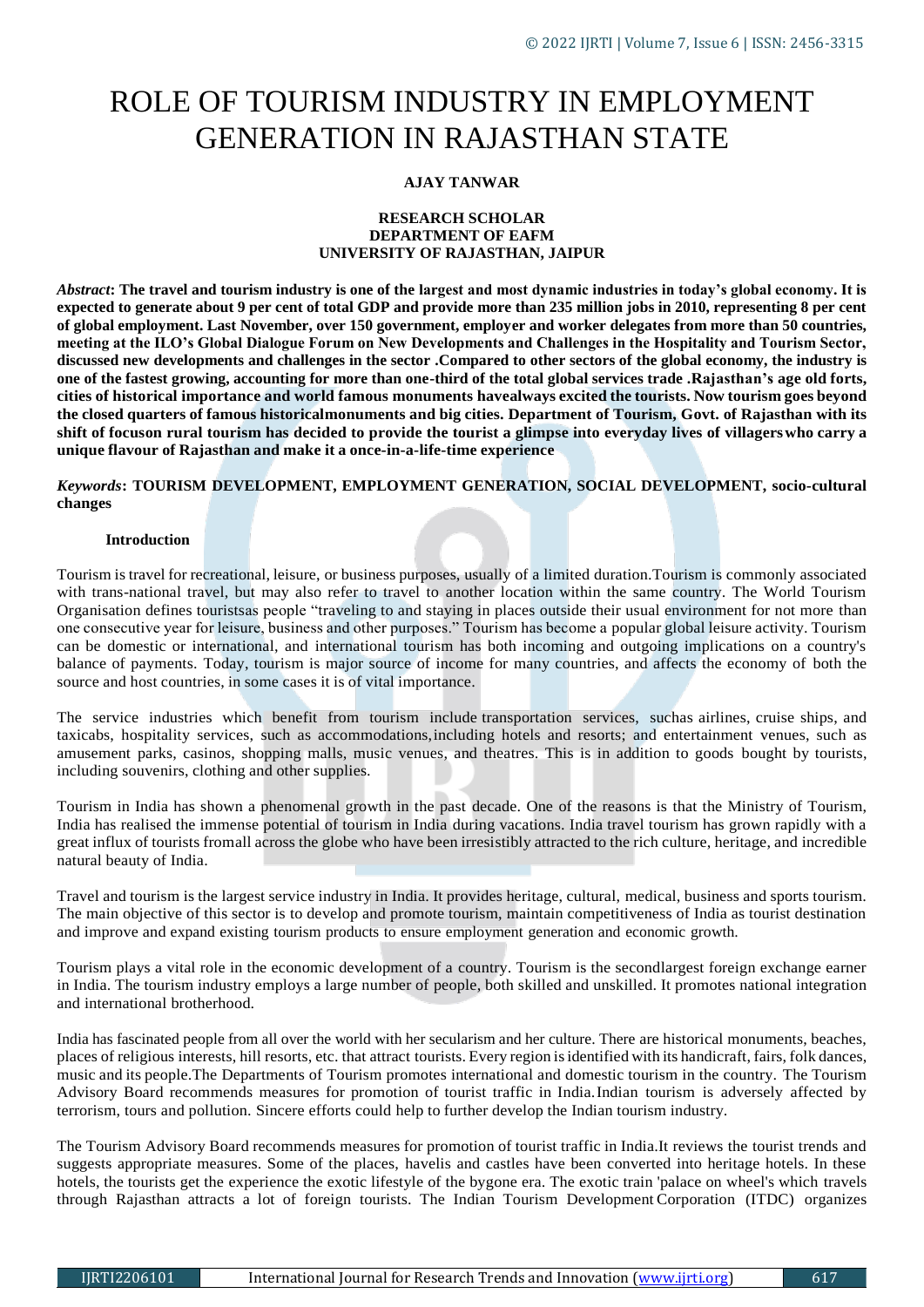entertainment programmes like folk dances and songs And provides shopping facilities. Today many private companies like Sita Travels, Club Mahindra etc. arrange domestic as well as foreign tours.

### **Tourism Market in India**

The tourism industry of India is economically important and grows rapidly. The World Travel & Tourism Council calculated that tourism generated INR6.4 trillion or 6.6% of the nation's GDP in 2012. It supported 39.5 million jobs, 7.7% of its total employment. The sector is predicted to grow at an average annual rate of 7.9% from 2013 to 2023. This gives India the third rank among countries with the fastest growing tourism industries over the nextdecade. India has a large medical tourism sector which is expected to grow at an estimated rate of 30% annually to reach about  $\Box$  95 billion by 2015.

According to provisional statistics 6.29 million foreign tourists arrived in India in 2011, an increase of 8.9% from 5.78 million in 2010. Thisranks India asthe 38th country in the worldin terms of foreign tourist arrivals. Domestic tourist visits to all states and Union Territories numbered 1,036.35 million in 2012, an increase of 16.5% from 2011. The most represented countries are the United States (16%) and the United Kingdom (12.6%). In 2011 Maharashtra, Tamil Nadu and Delhi were the most popular states for foreign tourists. Domestic tourists visited the states Uttar Pradesh, Andhra Pradesh and Tamil Nadu most frequently. Chennai, Delhi, Mumbai and Agra have been the four most visited cities of Indiaby foreign tourists during the year 2011. Worldwide, Chennai is ranked 41 by the number offoreign tourists, while Delhi is ranked at 50,Mumbai at 57 and Agra at 65 and Kolkata at 99.

The Travel & Tourism Competitiveness Report 2013 ranks India 65th out of 144 countries overall. The report ranks the price competitiveness of India's tourism sector 20th out of 144countries. It mentions that India has quite good air transport (ranked 39th), particularly giventhe country's stage of development, and reasonable ground transport infrastructure (ranked 42nd). Some other aspects of its tourism infrastructure remain somewhat underdeveloped however. The nation has very few hotel rooms per capita by international comparison and low ATM penetration.As per the UNWTO World Tourism Barometer, December 2013,India's rank in the World Tourism Receipts during 2012 was 16th and rank in international tourist arrivals was 41. The rank of India was 7th among Asia and the Pacific Region in termsof tourism receipts during 2012.

The Ministry of Tourism designs national policies for the development and promotion of tourism. In the process, the Ministry consults and collaborates with other stakeholders in thesector including various Central Ministries/agencies, state governments, Union Territories and the representatives of the private sector. Concerted efforts are being made to promote new forms of tourism such as rural, cruise, medical and eco-tourism. The Ministry also maintains the Incredible India campaign.

India's rich history and its cultural and geographical diversity make its international tourismappeal large and diverse. It presents heritage and cultural tourism along with medical, business, educational and sports tourism.

Hotel sector is the key segment of tourism industry to earn foreign exchange. Realising the importance of hotel segment the governmenthas taken initiatives to encourage hotel industryby providing tax benefits and other incentives.Foreign investment and collaborationare nowfacilitated under new economic policy. The hotel industry has shown a spectacular growth during the last one and half decades. The number of hotel rooms has increased from30200 in 1986 to 57386 in 1995 and to 62000 in 1996 and to 68000 in 2001. In the approvedlist of Department of Tourism the classified hotels are 125 in One Star, 286 Two Star, 274 Three Star, 73 Four Star, 56 Five Star, 42 Five Star Deluxe, and 41 of heritage hotel category.Inspite of rapid strides made by the hotel industry since last one decade or so, the hotel accommodation falls short of the requirement of growing inflow of the tourists. Assuming amodest growth rate of 7 to 8 percent per annum, the requirement to hotel rooms is expected torise to 91,000 by 2002-03 and to 1.125 lakh rooms by 2005. Besides a large number of budget hotels will be required for about 200 million strong middle class Indian tourists also.

### **Rural Tourism in India**

After independence government was focusing on development of the key areas like agriculture,industry, infrastructure, etc in rural India. Tourism was never seen as a potentialbusiness, it wasgrowing at its own space. Although tourism has started receiving some attention from last decade,but rural tourism was never given any priority. Worldwide tourismis ranked second highestrevenue-generating industry next to the oil industry. It is necessary todifferentiate betweendifferent type of tourists to understand and analyse their purpose of visit. There are different waysto attract domestic and foreign tourists, we need to understand whattypes of services are requiredto attract and retain the customers. There is a large potential market for rural tourism forespecially for foreign tourists, which has not yet developed because government has not taken upany systematic approach to attract foreign tourists. Thebasic concept of rural tourism is to benefit the local community through entrepreneurial opportunities, income generation, employment opportunities, conservation and developmentof rural arts and crafts, investment for infrastructure development and preservation of the environment and heritage. Rural tourism will bring people of different cultures, faiths, languages and life-styles close to one another and it will provide a broader outlook of life. Itwill not only generate employment for the people but it can also develop social, cultural andeducational values. In Asia, especially in India, rural tourism in its true form is relatively new. The potential for rural tourism to be a major force in rural economic development resulting in poverty alleviation is yet to be realized to the fullest extent. Tourism growth potential can be harnessed as a strategy for Rural Development. The development of a strongplatform around the concept of Rural Tourism is definitely useful for a country like India, where almost 74% of the population resides in its 7 million villages. Rural Tourism is one ofthe few activities which can provide a solution to these problems. Besides, there are other factors which are shifting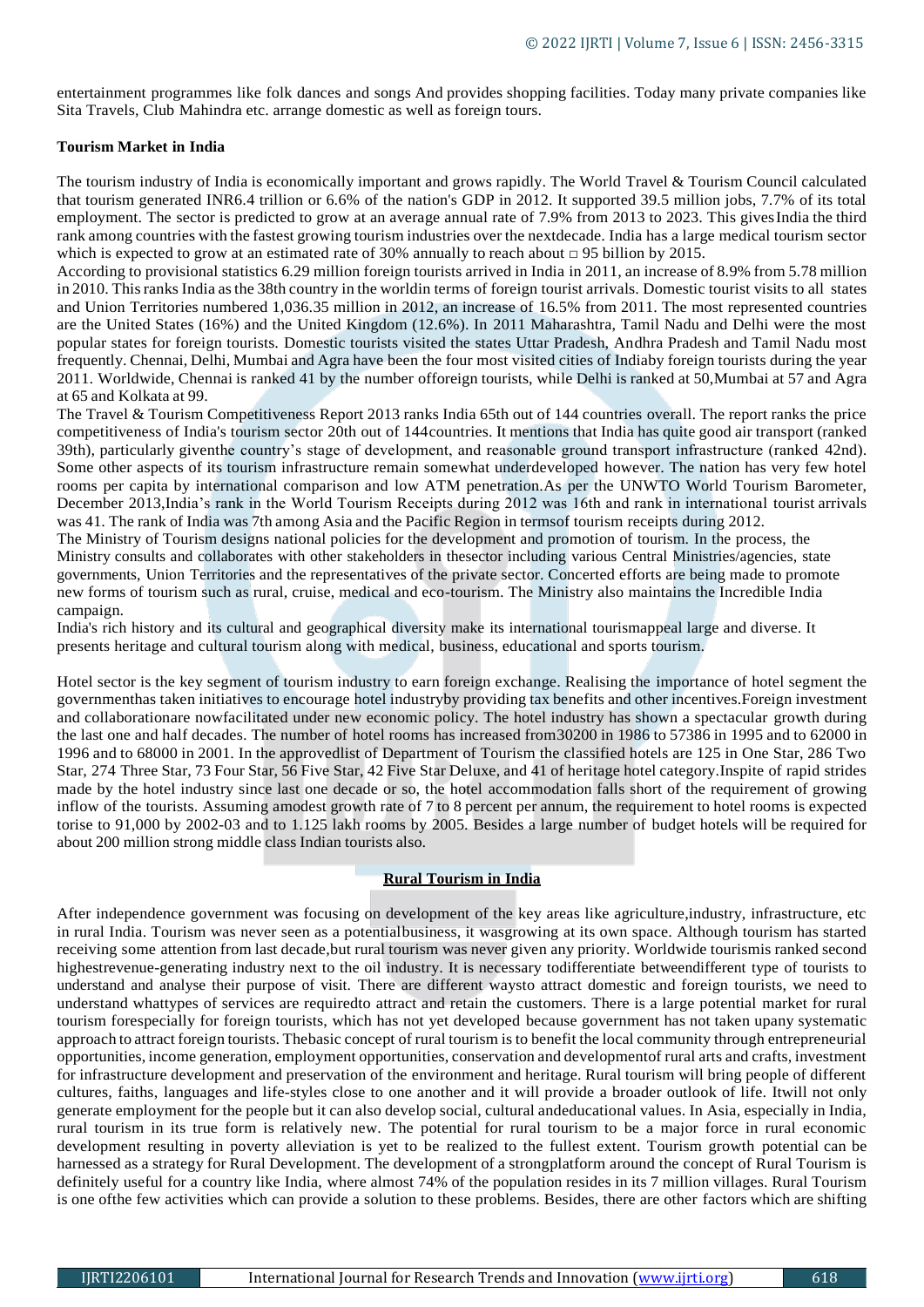the trend towards rural tourism like increasing levels of awareness,growing interest in heritage and culture and improved accessibility, and environmental consciousness. In the developed countries, this has resulted in a new style of tourism of visiting village settings to experience and live a relaxed and healthy lifestyle.

For creating a rural tourism experience the natural, cultural, human or capital resources

indigenous to the rural area would have to be attractive to tourists. Key factors in relation tocompetitive advantage are the attraction (including its authenticity), quality of service and facilities, the destination's accessibility and pricing (perceived as value for money). Unless we are able to change the way tourists perceive / experience tourism in a rural scenario all these aspects will be critical from a tourist's point of view. Many of these are also aspects that should be basic to people's livesparticularly basics such as a clean environment, hygiene and sanitation. However it must remembered that we need to create an environmentthat will help the tourist experience rurality and not rush tocreate urban comforts in a rural setting, because that is what the "tourist will want". Ultimatelywith the combination of the Unique Selling Proposition (USP) and competitive advantage the community will need to learn and compete within the bounds of the market. Often in the case of marketing of a ruraltourism product, the emphasis is on marketing an experience. This is not as simple as creating attractive advertisements and has many layers – imaging, ethics and knowingwhat sells.

Many rural tourism projects have the idea of homestays as a central part of the tourism product on offer. There are both opportunities and dilemmas related to homestays in a ruralsetting. On the one hand homestays allow for more decentralised benefits both in terms of economic benefits and in terms of varied and more authentic experiences for tourists.

### **Rural Tourism in Rajasthan**

Tourism inRajasthan has been one ofthe majorsectorsforsustaining livelihoodsin the state.Rajasthan is known for its heritage, rich culture, handicrafts and cuisine, which has been attracting international and domestic tourists every year. There are well known destinationsinthe state mapped as tourist circuit of the world. With the changing economic scenario in thecountry and abroad, resulting in increasing investments and expenditure being incurred by households for tourism purpose, it is an opportunity for the state to leverage on it and attractmore tourists, thereby resulting in livelihood promotion for the rural masses. However, apartfrom the well known destinations existing in the state, there are other sites that can attract tourists that are situated at proximity to these major tourist destinations. With the purpose oftourism undergoing change, there is a need for the state to promote less known sites that canoffer rural, adventure and cultural experience.

Since most societies have developed in villages, there is a strong link with these small communities where the way of life, more often than not, has remained unchanged. Fortunately, tourism hastaken cognizance of this fact around the world, and the developmentof rural tourism, as a result, has ensured a more equitable distribution of tourism income, andprovided a fillip to the sustenance or ethnic cultures and lifestyles. Of nowhere else could thisbe truer than Rajasthan where the colourful way of village life most truly represents the waythe people of this state have lived for centuries, to create a unique socio-system unparalleledelsewhere. Not only does it help to sustain local ways of living,art , music,dance and culture,it also allows the village community pride in these practices . These can be packaged by an entrepreneur as part of camping tours or heritage tours, with a feel of rural communities through the use of local means of transport, camel rides, campsite cuisine, participation in music and dance soirees and in festivals.

The countryside all over Rajasthan is dotted with small villages and rural points of interest. However, most efforts to develop rural tourism along organized lines have been made in areas outside and around Udaipur and Jodhpur, and at another level, in the Shekhawati region.

### **Tourism in Shekhawati**

Shekhawatiis a semi desert region in north Rajasthan and is situated entirely within the triangle formed by Delhi-Bikaner-Jaipur. Shekhawati represents a region and not just a townor fort. It derived its name from its ruler RaoShekha. Shekhawati means the garden of Shekha.

The towns of Shekhawati region are known for their amazing painted havelis. So varied andarchitecturally rich are the havelis that this region is dubbed as the "open art gallery of Rajasthan". The plethora of painted Havelis in rich artistic tradition makes them fascinating.Most of the buildings are dated from 18th century to early 20th century. The Shekhawati region is dotted with so many havelis that tracking them is something akin to a treasure hunt.Various forms of fine art adorn the walls and the ceilings of these structures as a contrast tothe otherwise flat and barren land. The havelis are noted for their frescoes depicting mythological themes and huge animals. Some later day frescoes reflect British influence in the form of steam locomotives and trains depicted on them.

There are also forts, minor castles, mosques, step-wells (called 'baoris') and chattris. The Rajputs mostly depicted the themes of historical events, personage, folk-heroes and prominent war scenes, while the Marwaris concentrated more on religious themes. However,with the passage of time and advent of the British their motifs too began change.

**Nawalgarh**has some of the finest frescoes in the Shekhawati region. A huge fort with a colourful bazaar and numerous havelis with elaborate architecture make it an interesting destination. There are a few prominent havelis like AnandilalPoddar Haveli, Aath Haveli, Hodh Raj Patodia Haveli, etc., which are to be visited, as also the two forts.

**Dundlodh** lies in the heart of the Shekhawati Region about 7 km from Nawalgarh. It was founded in 1750. The fort is a blend of the Rajput and Mughal schools art and architecture. The Diwan-e-khas (Hall of Private Audience) has stained glass windows,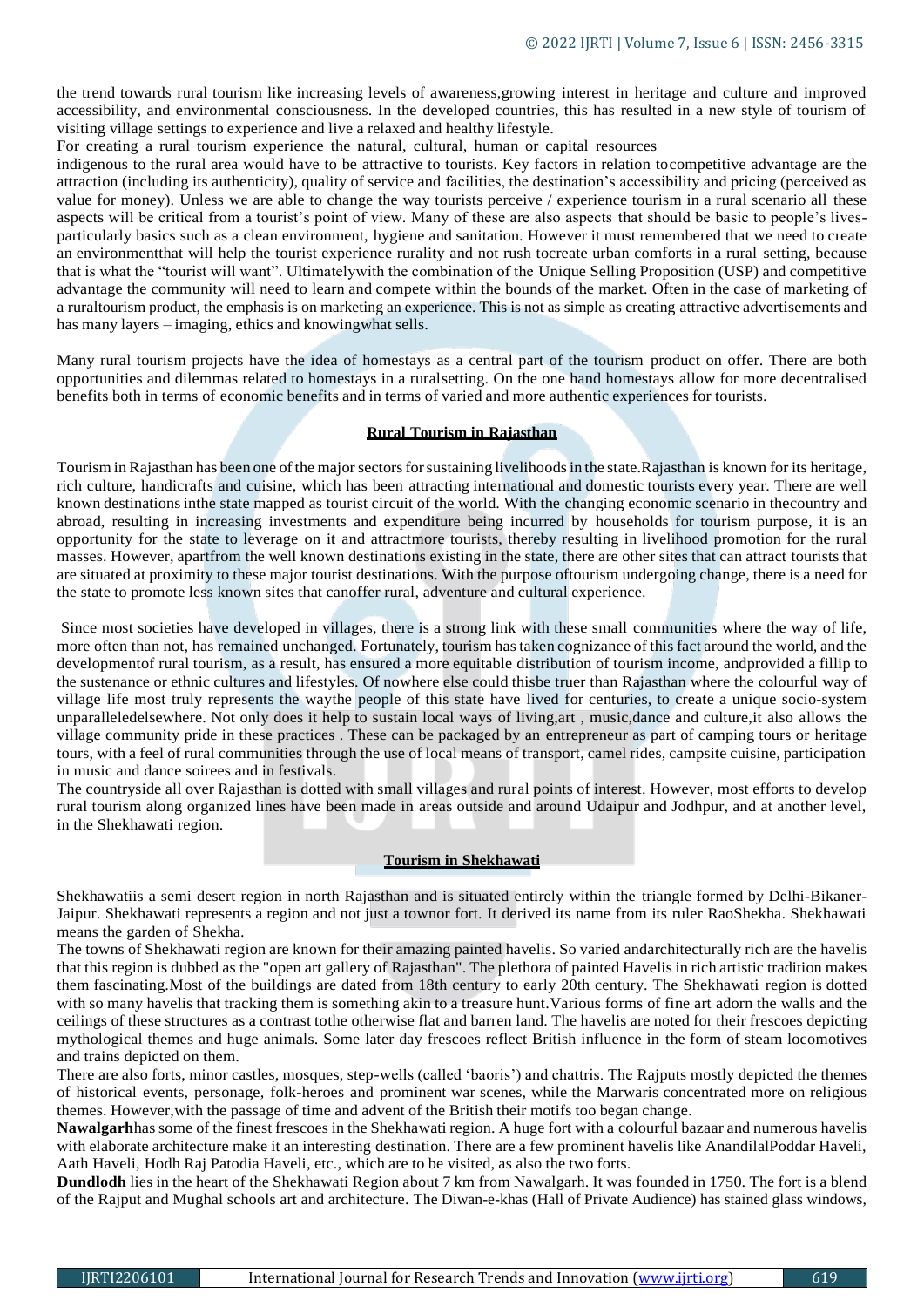fine antiques and an impressive library. A peep into the village on a camel safari is rather interesting. Fine breeding of horses has been a passion with the royals and the tradition continues. These studsare available for riding and horse safaris. A 1 day / 1 night stay over at the resort lets you sample an enchanting lifestyle.

**Mandawa** founded in the mid18th century Mandawa skyline today is dominated by an imposing fort, now a heritage hotel that is maintained in classic medieval style with modernluxuries. The Mandawa family has a unique collection of their preserved paintings and antiques that adorn the main huge hall in the centre of the castle, originally the durbar hall and now an exotic lounge. There are numerous havelis like Hanuman Prasad Goenka Haveli,Jhunjhunwala Haveli, Mohan LalSaraf Haveli, Chokhani Double Haveli.

**Parasrampuria** is a tiny village 20 kms southwest of Nawalgarh. It boasts of some of the oldest and the best preserved Shekhawati paintings in the region. The ShyamjiSharaf Haveliand 18th century haveli located near the bus stand have well preserved paintings.

# **Research Gap**

1. It is very important to introduce the concept of rural tourism within the society. Thiswould help the local people to understand better the benefits of rural tourism.

2. Promotion of Rural Tourism can be done through fairs and festivals.. Fairs and Festivals can be an important tool for creating an image for the destination.

3. There is a need to bring out the concept of eco-tourism within the community. The local people need to be given education about ecotourism and the concept ofsustainability.

4. The tour operator should be informed about the various events happening in the festivals, so that they can put it as a part of their product during that season which would help promoting the destination and also attract visitors from outside country.

5. Role of public – private partnership for the development of Rural Tourism.

6. To understand how local people perceive tourism.

# **Need of the Study**

1. Although there is phenomenal growth in Indian Tourism, but rural tourism was givenleast priority.

2. The concept of rural tourism has a noble cause, it is another kind of sustainable tourism that exploits resources in rural regions, causes little or no harmful impact, andgeneratesincreasing benefits to rural areas in terms of rural productivity, employment, improveddistribution of wealth, conservation of the rural environment and culture, local people'sinvolvement, and a suitable way of adapting traditional beliefs and values to modern times.

The proposed study will explore the reasons why foreign and domestic tourists visit such destinations. Rural tourism has created tremendous impact on the local economy,life style and socio-culturalchanges among the rural people in and around this touristdestination.

# **Relevance of the Study**

1. The proposed study helps to assess Rural Tourism patterns and trends in Shekhawatiregion.

2. The study will help to improve Shekhawati as a tourist destination from the ruraltourism

perspective.

The proposed study will assess the impact of Rural Tourism specifically in terms ofSocial, Cultural and Economic factors

# **Objectives**

1. To find out the Social Impact of Rural Tourism on the local culture. 2. To examine the Cultural Impact of Rural Tourism on the local culture. 3. To investigate the role of rural tourism in the economic development of Shekhawati.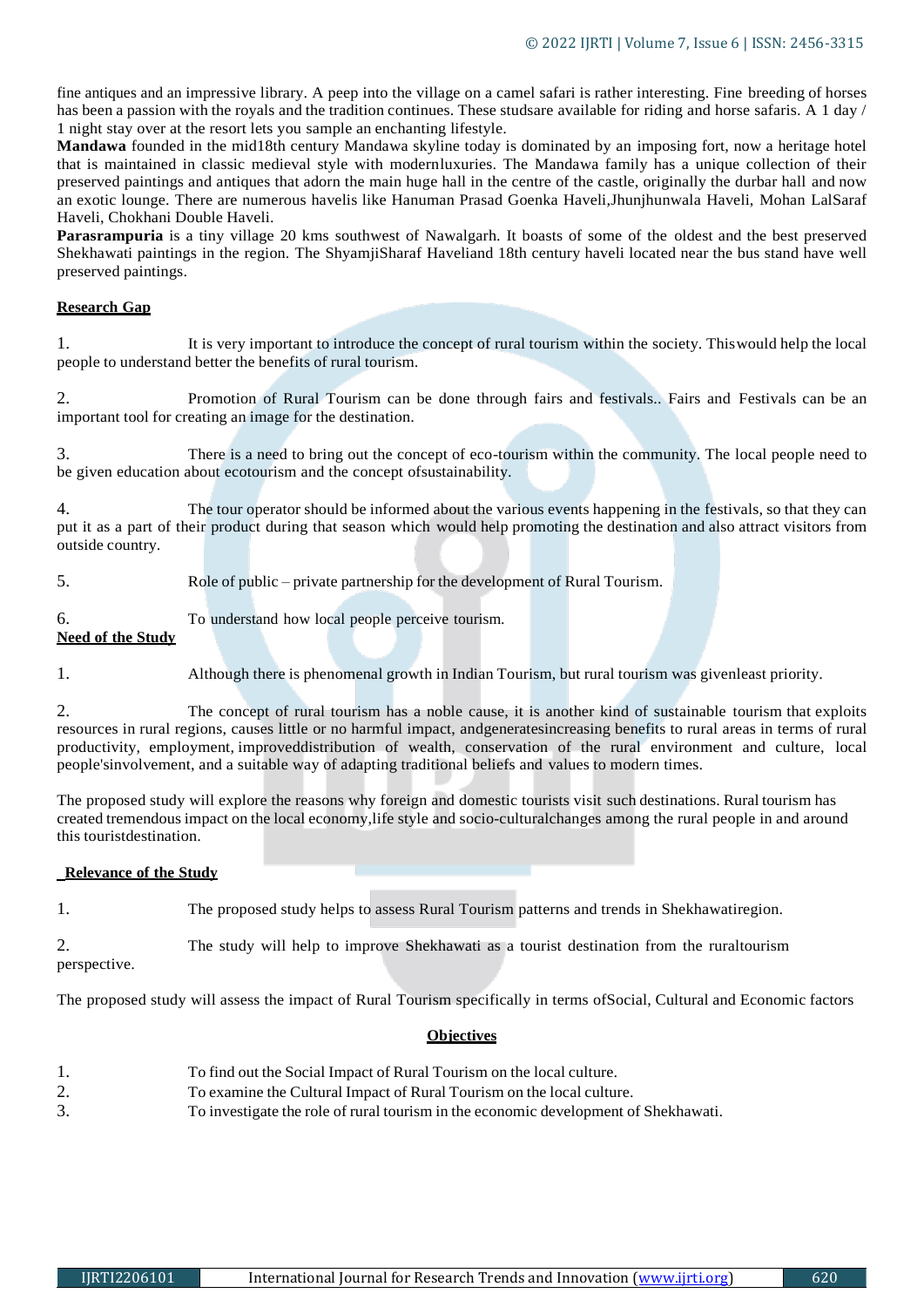# **Hypotheses**

Ho1 – There is no significant Social Impact of Rural Tourism on the local residents inShekhawati region.

Ho2 – There is no significant Economic Impact of Rural Tourism on the local residents inShekhawati region.

Ho3 – There is no significant Cultural Impact of Rural Tourism on the local residents inShekhawati region.

### **Methodology**

# **Research Design**

Research refers to the systematic method consisting of enunciating the problem, formulatinga hypothesis, collecting the facts or data, analyzing the facts and reaching certain conclusionseither in the form of solutions towards the concerned problem or in certain generalizations forsome theoretical formulation.

The research will be conducted in Rajasthan, the sample respondents comprising local residents, tourists and tourism professionals. The data would be collected to understand the market potential of rural tourism to evaluate its positive and negative impact on society especially in the area of economy and socio-culture and to see the development inShekhawatiregion. Primary data will be collected from approx 500 respondents by surveys, questionnaireand interview methods. The secondary data will be conducted from different sources like websites, journals, books, magazines etc. **Sample Design**

**Universe:** The universe of the study is Rajasthan.

**Sampling Design:**Data would be collected from 2 districts of Shekhawati region namely Sikar and Jhunjhunu.

| <b>Districts</b> | <b>No.of Respondents</b> | <b>Distribution of Respondents</b> |          |     |     |                                 |
|------------------|--------------------------|------------------------------------|----------|-----|-----|---------------------------------|
|                  |                          | <b>Local Residents</b>             | Tourists |     |     | <b>Tourism Industry Players</b> |
| Jhunjhuu         | 250                      | 300                                | 100      |     | 100 |                                 |
| Sikar            | 250                      |                                    |          |     |     |                                 |
| Total            | 500                      |                                    |          | 500 |     |                                 |

**Sample Unit:** The study will collect information on the impact of rural tourism on the social, cultural and economic development of Rajasthan. The respondent will be chosen from two districts of Shekhawati region :Jhunjhunu and Sikar. The respondents would be chosen from 5villages / rural towns of each district.

| <b>Districts</b> | Villages |              |         |           |              |
|------------------|----------|--------------|---------|-----------|--------------|
| Jhunjhunu        | Alsisar  | Parasrampura | Mandawa | Nawalgarh | Sigda        |
|                  |          |              |         |           |              |
| Sikar            | Harsha   | Khandela     | Devgarh | Katrathal | KhatushyamJi |

**Sampling Method:**There are two types of sampling methods: probability sampling and non-probability sampling. Here in this study Multi Stage sampling will be used.

**Sample Size:** There shall be approx 500 respondents in the sample, 300 from local residentsin both districts (30 questionnaires from each village), 100 each from tourists and industry players.

| <b>Districts</b> | <b>No. of Respondents</b> | <b>Villages</b> | <b>No. of Respondents</b> |
|------------------|---------------------------|-----------------|---------------------------|
|                  |                           |                 |                           |
| Jhunjhunu        | 150                       | Alsisar         | 30                        |
|                  |                           | Parasrampura    | 30                        |
|                  |                           | Mandawa         | 30                        |
|                  |                           | Nawalgarh       | 30                        |
|                  |                           | Sigda           | 30                        |
| Sikar            | 150                       | Harsha          | 30                        |
|                  |                           | Khandela        | 30                        |
|                  |                           | Devgarh         | 30                        |
|                  |                           | Katrathal       | 30                        |